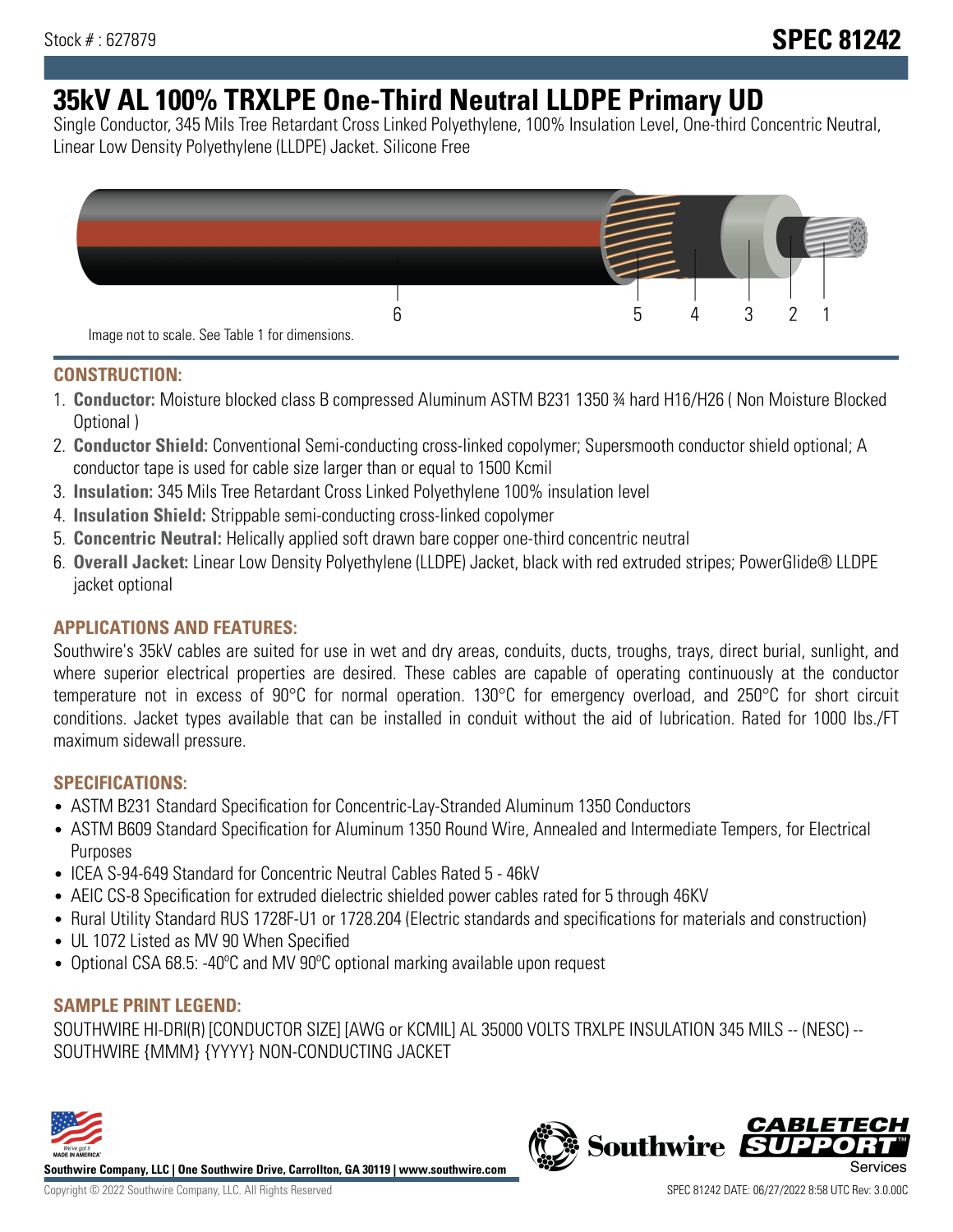## Stock # : 627879 **SPEC 81242**

#### **Table 1 – Weights and Measurements**

| Stock<br>Number | Cond.<br>Size <sup>1</sup> | <b>Diameter</b><br>Over<br>Conductor | <b>Diameter</b><br>Over<br>Insulation | <b>Insul</b><br><b>Thickness</b> | <b>Diameter</b><br>Over<br>Insulation<br>Shield | Concentric<br><b>Neutral</b> | Neutral DC<br>Resistance<br>$25^{\circ}$ C | Jacket<br><b>Thickness</b> | Approx.<br>0D | Approx.<br>Weight    | Min<br><b>Bending</b><br>Radius | Max Pull<br>Tension* |
|-----------------|----------------------------|--------------------------------------|---------------------------------------|----------------------------------|-------------------------------------------------|------------------------------|--------------------------------------------|----------------------------|---------------|----------------------|---------------------------------|----------------------|
|                 | AWG/<br>Kcmil              | inch                                 | inch                                  | m <sub>l</sub>                   | inch                                            | No. x AWG                    | $\Omega$ /1000ft                           | mil                        | inch          | Ib<br><b>Y1000ft</b> | inch                            | Ib                   |
| 627879          | 2/0<br>(19)                | 0.395                                | .122                                  | 345                              | 1.222                                           | 7x14                         | 0.376                                      | 50                         | .450          | 847                  | 110                             | 799                  |

All dimensions are nominal and subject to normal manufacturing tolerances

◊ Cable marked with this symbol is a standard stock item

\* Pulling tension based on pulling eye directly connected to conductor

! UL listed MV-90 Rated

^ HiDri Plus® - Water Blocking Powder

^^ HiDri Plus® - Water Blocking Powder. All Black Jacket

† 2/3 Concentric Neutral

§ HiDri Plus® - Water Blocking Powder. CSA Listed

#### **Table 2 – Electrical and Engineering Data**

| Cond.<br>Size         | 'DC.<br>Resistance<br>@25°C | АC<br>Resistance<br>$\varpi$ 90°C | Capacitive<br>Reactance @<br>60Hz | Inductive<br>Reactance<br>@ 60Hz | Charging<br>Current | <b>Dielectric</b><br>Loss | Zero<br>Sequence<br>Impedance* | <b>Positive</b><br>Sequence<br>Impedance <sup>®</sup> | Short<br>Circuit<br>Current <sup>@</sup><br>30 Cycle | Allowable<br>Ampacity in<br>Duct 90°C† | Allowable<br>Ampacity<br>Directly<br>Buried 90°C‡ |
|-----------------------|-----------------------------|-----------------------------------|-----------------------------------|----------------------------------|---------------------|---------------------------|--------------------------------|-------------------------------------------------------|------------------------------------------------------|----------------------------------------|---------------------------------------------------|
| AWG/<br>Kcmil         | $\Omega/1000$ ft            | $\Omega/1000$ ft                  | $M\Omega^*1000$ ft                | $\Omega/1000$ ft                 |                     | A/1000ft W/1000ft         | $\Omega/1000$ ft               | $\Omega$ /1000ft                                      | Amp                                                  | Amp                                    | Amp                                               |
| $\frac{2}{0}$<br>(19) | 0.133                       | 0.167                             | 0.065                             | 0.050                            | 0.311               | .886                      |                                | $0.456 + 0.197$ 0.168+ $0.049$                        | 2627.1                                               | 185                                    | 220                                               |

\* Calculations are based on three cables triplexed / concentric shield / Conductor temperature of 90°C / Shield temperature of 45°C / Earth resistivity of 100 ohmsmeter

† Ampacities are based on Figure 7 of ICEA P-117-734 (Single circuit trefoil, 100% load factor, 90°C conductor temperature, earth RHO 90, 36" burial depth)

‡ Ampacities are based on Figure 1 of ICEA P-117-734 (Single circuit trefoil, 100% load factor, 90°C conductor temperature, earth RHO 90, 36" burial depth)

#### **Table 3 – Weights and Measurements (Metric)**

| Stock<br>Number | Cond.<br>Size <sup>1</sup> | <b>Diameter</b><br><b>Over</b><br>Conductor | <b>Diameter</b><br><b>Over</b><br>Insulation | Insul.<br><b>Thickness</b> | <b>Diameter</b><br>Over<br>Insulation<br><b>Shield</b> | Concentric<br><b>Neutral</b> | Neutral DC<br>Resistance<br>$25^{\circ}$ C | Jacket<br><b>Thickness</b> | Approx.<br>OD | Approx.<br>Weight | Min<br>Bending<br>Radius | Max Pull<br>Tension* |
|-----------------|----------------------------|---------------------------------------------|----------------------------------------------|----------------------------|--------------------------------------------------------|------------------------------|--------------------------------------------|----------------------------|---------------|-------------------|--------------------------|----------------------|
|                 | AWG/<br>Kcmil              | mm                                          | mm                                           | mm                         | mm                                                     | No. x AWG                    | $\Omega$ /km                               | mm                         | mm            | ka/km             | mm                       | newton               |
| 627879          | 2/0<br>(19)                | 10.03                                       | 28.50                                        | 8.76                       | 31.04                                                  | 7x14                         | .23                                        | 1.27                       | 36.83         | 1260              | 2794.00                  | 3556                 |

All dimensions are nominal and subject to normal manufacturing tolerances

◊ Cable marked with this symbol is a standard stock item

\* Pulling tension based on pulling eye directly connected to conductor

! UL listed MV-90 Rated

^ HiDri Plus® - Water Blocking Powder

^^ HiDri Plus® - Water Blocking Powder. All Black Jacket

† 2/3 Concentric Neutral

§ HiDri Plus® - Water Blocking Powder. CSA Listed

## **Table 4 – Electrical and Engineering Data (Metric)**

|  | 2/0<br>(19) | J.4364 | 0.55 | 0.0198 | 0.1640 | .020 | 6.1877 |  | $\vert$ 0.456+j0.197 $\vert$ 0.168+j0.049 | 2627.1 | 185 | 220 |
|--|-------------|--------|------|--------|--------|------|--------|--|-------------------------------------------|--------|-----|-----|
|--|-------------|--------|------|--------|--------|------|--------|--|-------------------------------------------|--------|-----|-----|

\* Calculations are based on three cables triplexed / concentric shield / Conductor temperature of 90°C / Shield temperature of 45°C / Earth resistivity of 100 ohmsmeter



**Southwire Company, LLC | One Southwire Drive, Carrollton, GA 30119 | www.southwire.com**